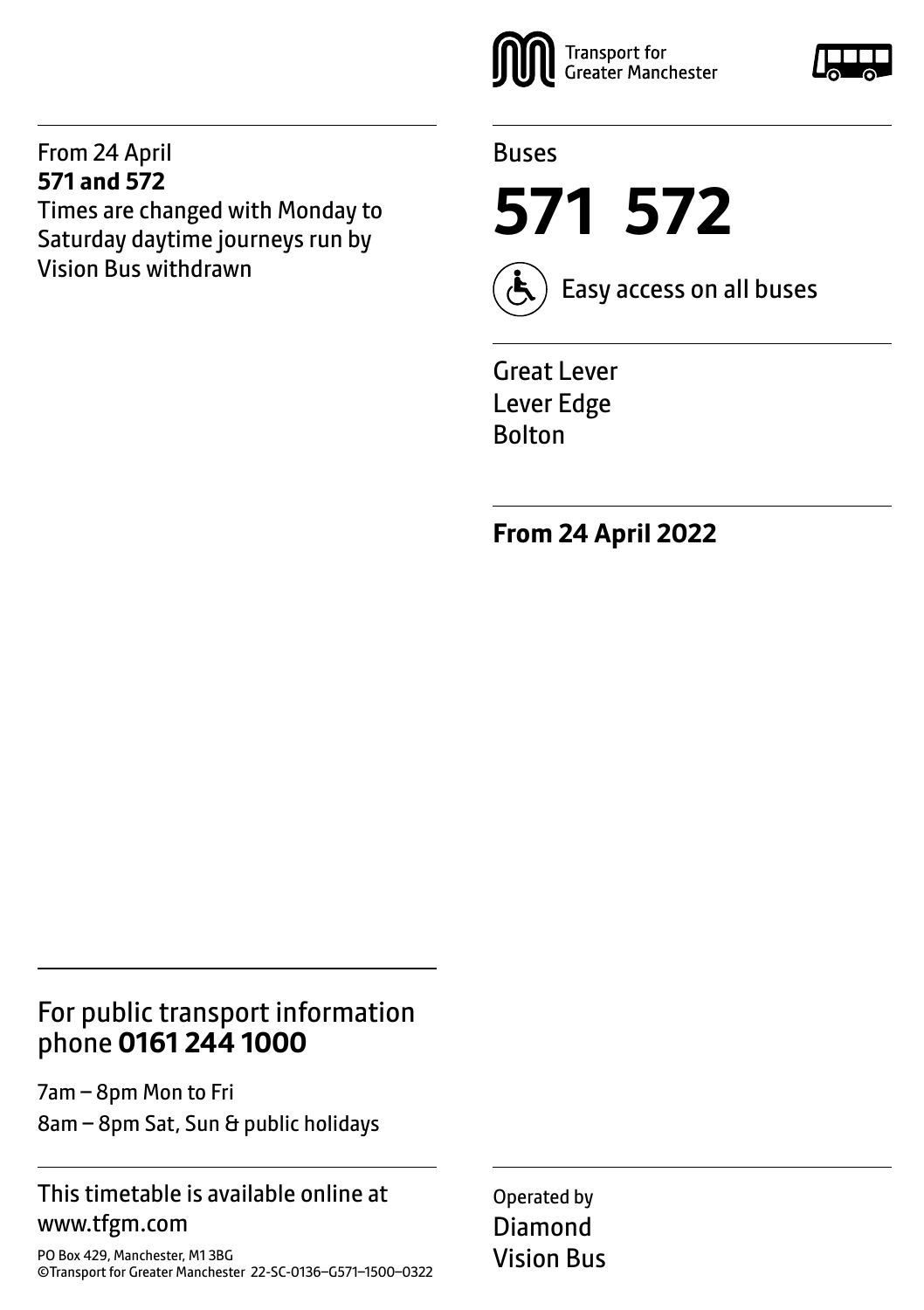# Additional information

# Alternative format

To ask for leaflets to be sent to you, or to request large print, Braille or recorded information phone 0161 244 1000 or visit www.tfgm.com

## Easy access on buses



 Journeys run with low floor buses have no steps at the entrance, making getting on and off easier. Where shown, low floor buses have a ramp for access and a dedicated space for wheelchairs and pushchairs inside the bus. The bus operator will always try to provide easy access services where these services are scheduled to run.

# Using this timetable

Timetables show the direction of travel, bus numbers and the days of the week. Main stops on the route are listed on the left. Where no time is shown against a particular stop, the bus does not stop there on that journey. Check any letters which are shown in the timetable against the key at the bottom of the page.

# Where to find information about service changes

www.tfgm.com Bus station posters Leaflets from outlets.

# Tickets and information

Bus companies offer a range of tickets for use on their own buses. For travel on any service in the County, use System One tickets, including DaySaver. Travelshops provide tickets, information and journey planning advice on buses, trains and trams for work and pleasure.

# Using the 24 hour clock

Times are shown in four figures. The first two are the hour and the last two are the minutes.

0753 is 53 minutes past 7am 1953 is 53 minutes past 7pm



# Operator details

**Diamond**

Weston Street Bolton BL3 2AW Telephone 01204 937535 Email comments@diamondbusnorthwest.co.uk www.diamondbuses.com

**Vision Bus** Unit 1E Blackrod Interchange Station Road Blackrod Bolton BL6 5JE Telephone 01204 468288

## **Travelshops**

#### **Bolton Interchange**

Mon to Fri 7am to 5.30pm Saturday 8am to 5.30pm Sunday\* Closed \*Including public holidays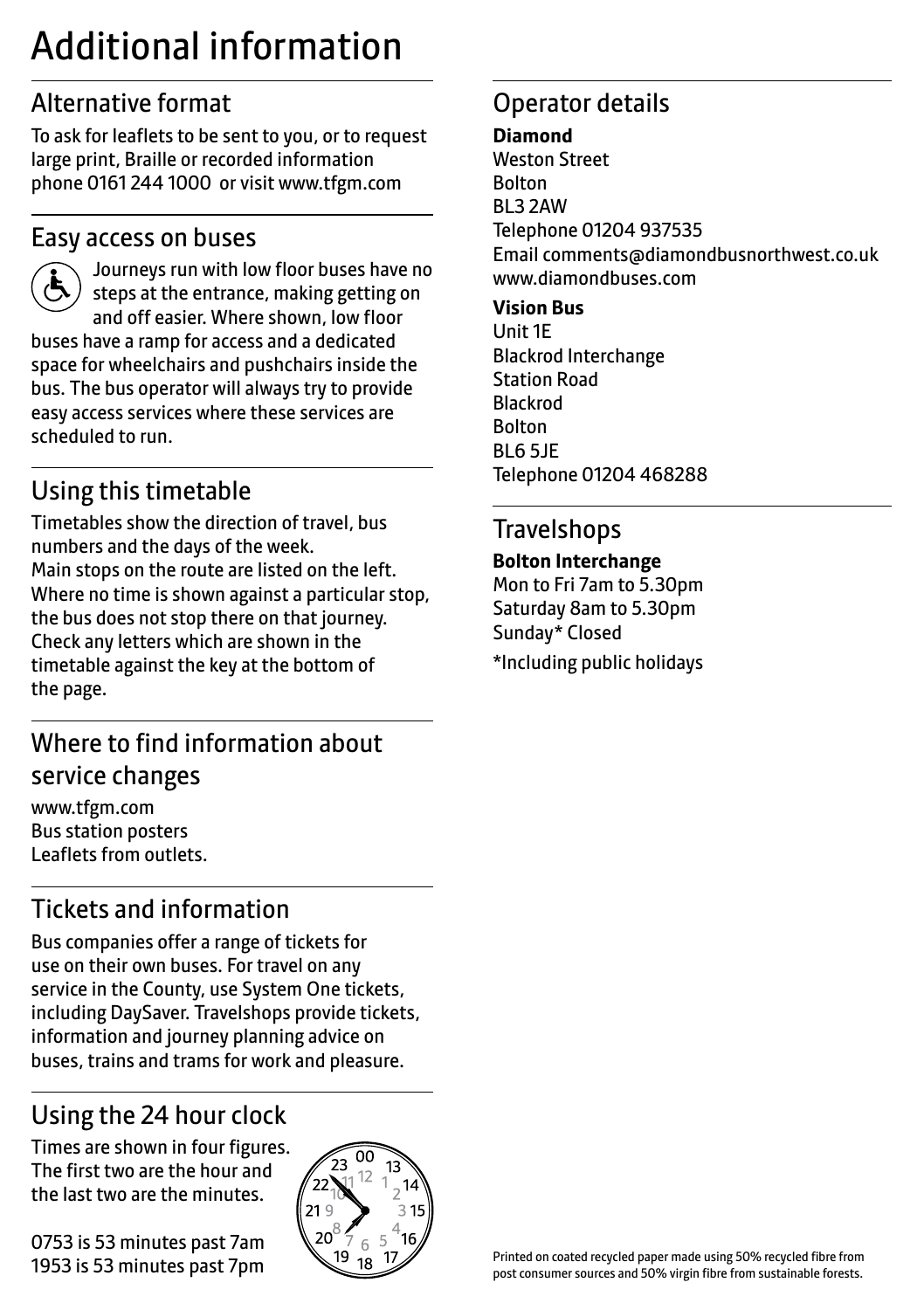

Contains Ordnance Survey data ©Crown copyright and database right 2010 ©0100022610 Transport for Greater Manchester 2022 Transport for Greater Manchester uses reasonable endeavours to check the accuracy of information published and to publish changes to information in a timely manner. In no event will Transport for Greater Manchester be liable for any loss that may arise from this information being inaccurate.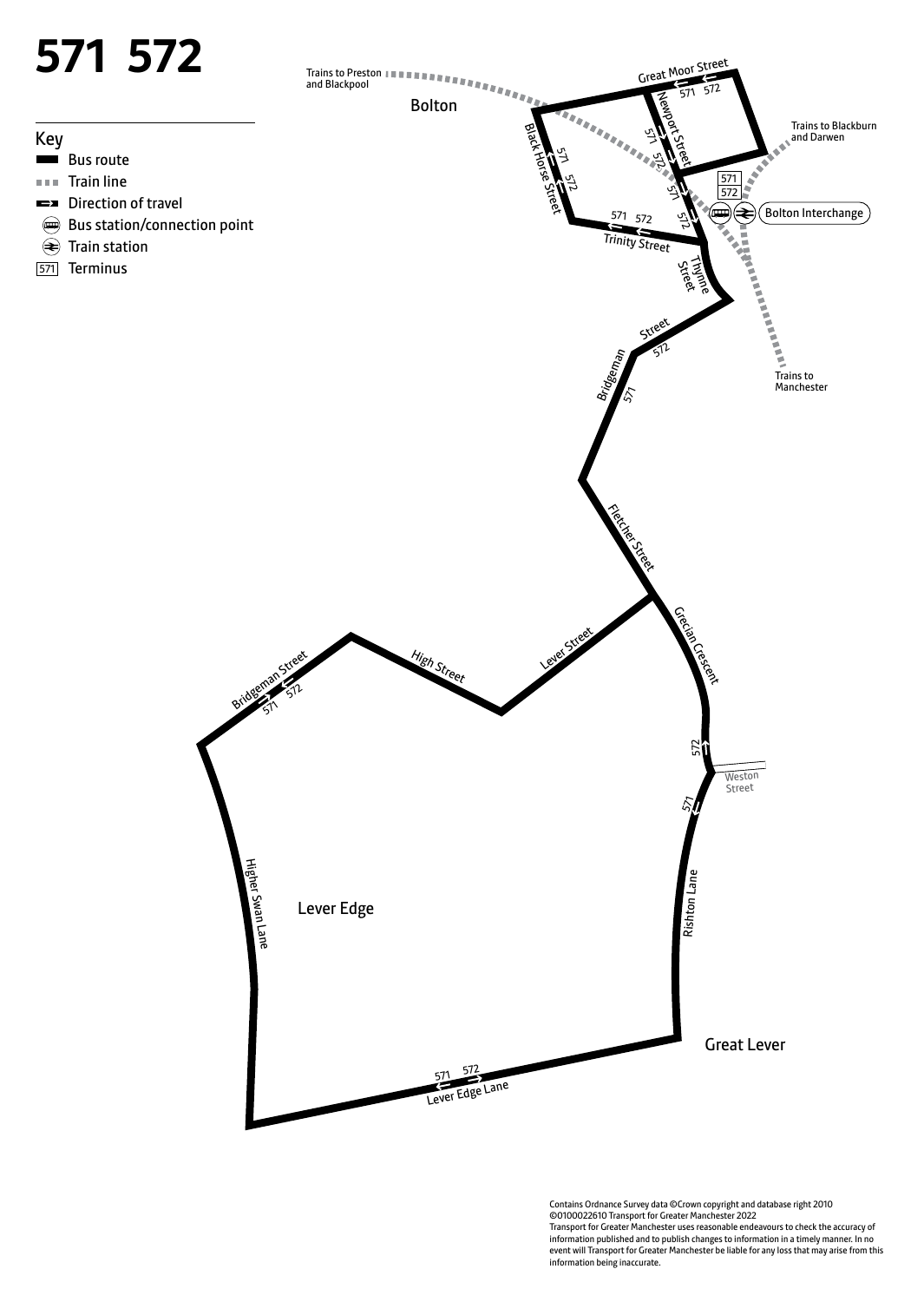## Mondays to Fridays

| Bolton, Interchange                                               |                          |  | 0525 0610 0640 0710 0740 and every |           | 1410 1440 and every | 1710 1750 1830 1920 2035 2135 2235 |      |                               |  |  |
|-------------------------------------------------------------------|--------------------------|--|------------------------------------|-----------|---------------------|------------------------------------|------|-------------------------------|--|--|
| Lever Edge Lane/Higher Swan Lane 0532 0617 0647 0717 0751 30 mins |                          |  |                                    |           | 1421 1454 30 mins   | 1724                               |      | 1801 1841 1927 2042 2142 2242 |  |  |
| Bolton, Interchange                                               | 0545 0630 0700 0730 0805 |  | until                              | 1435 1511 | until               | 1741                               | 1815 | 1855 1940 2055 2155 2255      |  |  |

## **Saturdays**

| Bolton, Interchange                                                    |  |  |                                     | 0555 0655 0740 0810 0840 0910 and every | 1710 1745 1835 1925 2035 2135 2235 |  |  |  |
|------------------------------------------------------------------------|--|--|-------------------------------------|-----------------------------------------|------------------------------------|--|--|--|
| Lever Edge Lane/Higher Swan Lane 0602 0702 0747 0817 0847 0921 30 mins |  |  |                                     |                                         | 1721 1752 1842 1932 2042 2142 2242 |  |  |  |
| Bolton, Interchange                                                    |  |  | 0615 0715 0800 0831 0901 0935 until |                                         | 1735 1805 1855 1945 2055 2155 2255 |  |  |  |

#### Sundays and public holidays (except Christmas and New Year period)

|                                            | M          |                | M    |
|--------------------------------------------|------------|----------------|------|
|                                            |            |                |      |
| Bolton, Interchange                        |            | 0935 and every | 2235 |
| Lever Edge Lane/Higher Swan Lane 0944 hour |            |                | 2244 |
| Bolton, Interchange                        | 0955 until |                | 2255 |

For details of buses during the Christmas and New Year period, please phone 0161 244 1000

M – Journey provided with the financial support of Transport for Greater Manchester

a – Run by Vision Bus. All other journeys are run by Diamond

W– All bus 571 journeys are run using easy access buses. See inside front cover of this leaflet for details